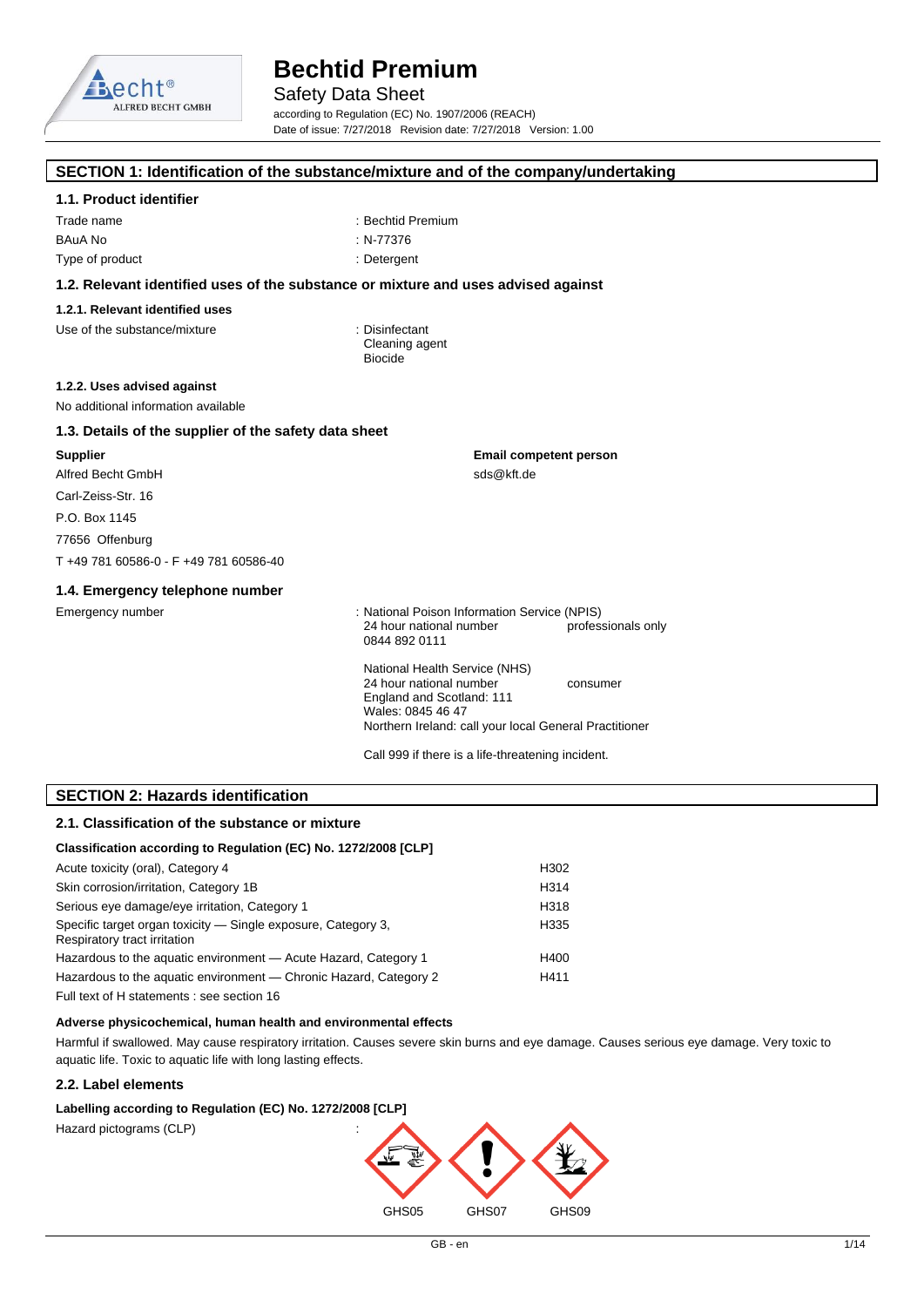### Safety Data Sheet

according to Regulation (EC) No. 1907/2006 (REACH)

| Signal word (CLP)<br>Hazardous ingredients<br>Hazard statements (CLP) | : Danger<br>: didecyldimethylammonium chloride; N-(3-aminopropyl)-N-dodecylpropane-1,3-diamine; 2-<br>aminoethanol; Poly(oxy-1,2-ethanediyl), a-undecyl-w-hydroxy-, branched and linear<br>: H302 - Harmful if swallowed.<br>H314 - Causes severe skin burns and eye damage.<br>H335 - May cause respiratory irritation.<br>H410 - Very toxic to aquatic life with long lasting effects.                                                                                                                                                                                                                  |
|-----------------------------------------------------------------------|-----------------------------------------------------------------------------------------------------------------------------------------------------------------------------------------------------------------------------------------------------------------------------------------------------------------------------------------------------------------------------------------------------------------------------------------------------------------------------------------------------------------------------------------------------------------------------------------------------------|
| Precautionary statements (CLP)                                        | : P260 - Do not breathe mist, vapours, spray.<br>P264 - Wash hands thoroughly after handling.<br>P273 - Avoid release to the environment.<br>P280 - Wear protective gloves, protective clothing, eye protection, face protection.<br>P303+P361+P353 - IF ON SKIN (or hair): Take off immediately all contaminated clothing.<br>Rinse skin with water or shower.<br>P305+P351+P338 - IF IN EYES: Rinse cautiously with water for several minutes. Remove<br>contact lenses, if present and easy to do. Continue rinsing.<br>P310 - Immediately call a POISON CENTER, a doctor.<br>P391 - Collect spillage. |
| Extra phrases                                                         | : The additonal label requirements of directive EU 528/2012 about the available on the<br>market and use of biocidal products in article 69 have to be observed.                                                                                                                                                                                                                                                                                                                                                                                                                                          |

#### **2.3. Other hazards**

This substance/mixture does not meet the PBT criteria of REACH regulation, annex XIII This substance/mixture does not meet the vPvB criteria of REACH regulation, annex XIII

#### **SECTION 3: Composition/information on ingredients**

#### **3.1. Substances**

Not applicable

#### **3.2. Mixtures**

| <b>Name</b>                                                            | <b>Product identifier</b>                                                                                   | %         | <b>Classification according to</b><br><b>Regulation (EC) No.</b><br>1272/2008 [CLP]                                                                              |
|------------------------------------------------------------------------|-------------------------------------------------------------------------------------------------------------|-----------|------------------------------------------------------------------------------------------------------------------------------------------------------------------|
| 2-aminoethanol                                                         | (CAS-No.) 141-43-5<br>(EC-No.) 205-483-3<br>(EC Index-No.) 603-030-00-8<br>(REACH-no) 01-2119486455-28-xxxx | $5 - 10$  | Acute Tox. 4 (Oral), H302<br>Acute Tox. 4 (Dermal), H312<br>Acute Tox. 4 (Inhalation), H332<br>Skin Corr. 1B, H314<br>STOT SE 3, H335<br>Aquatic Chronic 3, H412 |
| didecyldimethylammonium chloride                                       | (CAS-No.) 7173-51-5<br>(EC-No.) 230-525-2<br>(EC Index-No.) 612-131-00-6                                    | $5 - 10$  | Acute Tox. 4 (Oral), H302<br>Skin Corr. 1B, H314<br>Aquatic Acute 1, H400 (M=10)<br>Aquatic Chronic 2, H411                                                      |
| N-(3-aminopropyl)-N-dodecylpropane-1,3-diamine                         | (CAS-No.) 2372-82-9<br>(EC-No.) 219-145-8                                                                   | $5 - 10$  | Acute Tox. 3 (Oral), H301<br>Aquatic Acute 1, H400 (M=10)<br>Aquatic Chronic 1, H410<br>Skin Corr. 1B, H314<br><b>STOT RE 2, H373</b>                            |
| Poly(oxy-1,2-ethanediyl), a-undecyl-w-hydroxy-,<br>branched and linear | (CAS-No.) 127036-24-2                                                                                       | $5 - 10$  | Acute Tox. 4 (Oral), H302<br>Eye Dam. 1, H318                                                                                                                    |
| propan-2-ol                                                            | (CAS-No.) 67-63-0<br>(EC-No.) 200-661-7<br>(EC Index-No.) 603-117-00-0<br>(REACH-no) 01-2119457558-25-xxxx  | $2.5 - 5$ | Flam. Liq. 2, H225<br>Eye Irrit. 2, H319<br>STOT SE 3, H336                                                                                                      |
| <b>Specific concentration limits:</b>                                  |                                                                                                             |           |                                                                                                                                                                  |
| <b>Name</b>                                                            | <b>Product identifier</b>                                                                                   |           | <b>Specific concentration limits</b>                                                                                                                             |

2-aminoethanol (CAS-No.) 141-43-5 (EC-No.) 205-483-3 (EC Index-No.) 603-030-00-8 (REACH-no) 01-2119486455-28-xxxx (C >= 5) STOT SE 3, H335

Full text of H-statements: see section 16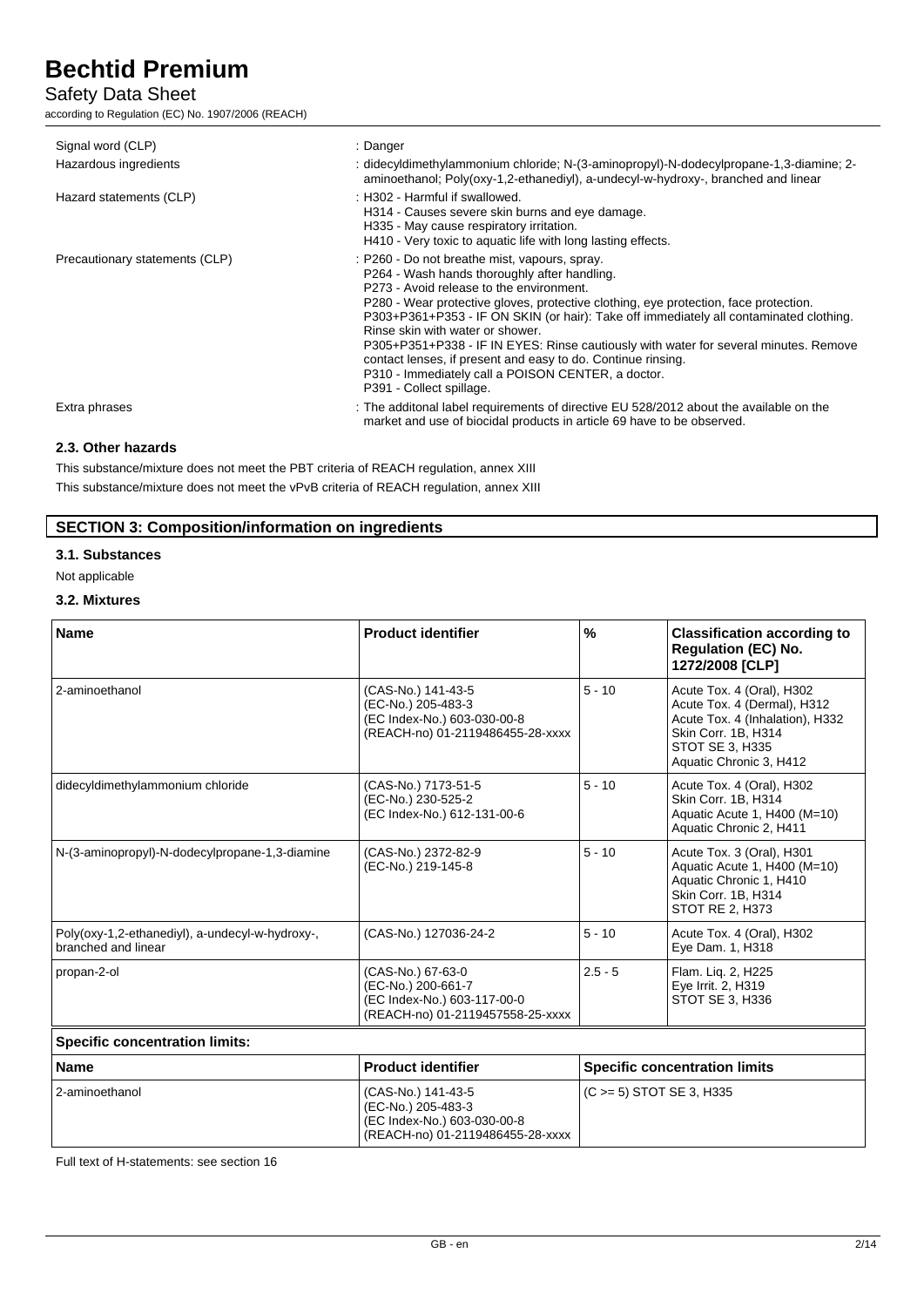### Safety Data Sheet

according to Regulation (EC) No. 1907/2006 (REACH)

#### **SECTION 4: First aid measures**

| 4.1. Description of first aid measures |                                                                                                                                                         |
|----------------------------------------|---------------------------------------------------------------------------------------------------------------------------------------------------------|
| First-aid measures general             | : Call a physician immediately.                                                                                                                         |
| First-aid measures after inhalation    | : Remove person to fresh air and keep comfortable for breathing. Call a poison center or a<br>doctor if you feel unwell.                                |
| First-aid measures after skin contact  | : Rinse skin with water/shower. Take off immediately all contaminated clothing. Call a<br>physician immediately.                                        |
| First-aid measures after eye contact   | : Rinse cautiously with water for several minutes. Remove contact lenses, if present and<br>easy to do. Continue rinsing. Call a physician immediately. |

First-aid measures after ingestion : Rinse mouth. Do not induce vomiting. Call a physician immediately.

#### **4.2. Most important symptoms and effects, both acute and delayed**

| Symptoms/effects after inhalation   | : May cause respiratory irritation. |
|-------------------------------------|-------------------------------------|
| Symptoms/effects after skin contact | :Burns.                             |
| Symptoms/effects after eye contact  | : Serious damage to eyes.           |
| Symptoms/effects after ingestion    | : Burns.                            |
|                                     |                                     |

#### **4.3. Indication of any immediate medical attention and special treatment needed**

Treat symptomatically.

| <b>SECTION 5: Firefighting measures</b>                    |                                                                                                                                             |  |
|------------------------------------------------------------|---------------------------------------------------------------------------------------------------------------------------------------------|--|
| 5.1. Extinguishing media                                   |                                                                                                                                             |  |
| Suitable extinguishing media                               | : Use extinguishing media appropriate for surrounding fire. Water spray. Dry powder. Foam.<br>Carbon dioxide.                               |  |
| Unsuitable extinguishing media                             | : Strong water jet.                                                                                                                         |  |
| 5.2. Special hazards arising from the substance or mixture |                                                                                                                                             |  |
| Hazardous decomposition products in case of fire           | : Toxic fumes may be released. Carbon dioxide. Carbon monoxide. Nitrogen oxides.                                                            |  |
| 5.3. Advice for firefighters                               |                                                                                                                                             |  |
| Protection during firefighting                             | : Do not attempt to take action without suitable protective equipment. Self-contained<br>breathing apparatus. Complete protective clothing. |  |
| Other information                                          | : Do not allow run-off from fire fighting to enter drains or water courses. Disposal must be<br>done according to official regulations.     |  |
|                                                            |                                                                                                                                             |  |

#### **SECTION 6: Accidental release measures**

### **6.1. Personal precautions, protective equipment and emergency procedures**

| 6.1.1. For non-emergency personnel |                                                                                                                                                                |
|------------------------------------|----------------------------------------------------------------------------------------------------------------------------------------------------------------|
| Emergency procedures               | : Ventilate spillage area. Avoid contact with skin and eyes. Do not breathe mist, vapours,<br>spray.                                                           |
| 6.1.2. For emergency responders    |                                                                                                                                                                |
| Protective equipment               | : Do not attempt to take action without suitable protective equipment. For further information<br>refer to section 8: "Exposure controls/personal protection". |
|                                    |                                                                                                                                                                |

#### **6.2. Environmental precautions** Notify authorities if product enters sewers or public waters. Avoid sub-soil penetration. Prevent entry to sewers and public waters.

| 6.3. Methods and material for containment and cleaning up |                                                                                                                                                |  |
|-----------------------------------------------------------|------------------------------------------------------------------------------------------------------------------------------------------------|--|
| For containment                                           | : Collect spillage.                                                                                                                            |  |
| Methods for cleaning up                                   | : Take up liquid spill into absorbent material. Take up mechanically (sweeping, shovelling)<br>and collect in suitable container for disposal. |  |
| Other information                                         | : Disposal must be done according to official regulations.                                                                                     |  |

#### **6.4. Reference to other sections**

Information for safe handling. See section 7. Concerning personal protective equipment to use, see section 8. For further information refer to section 13.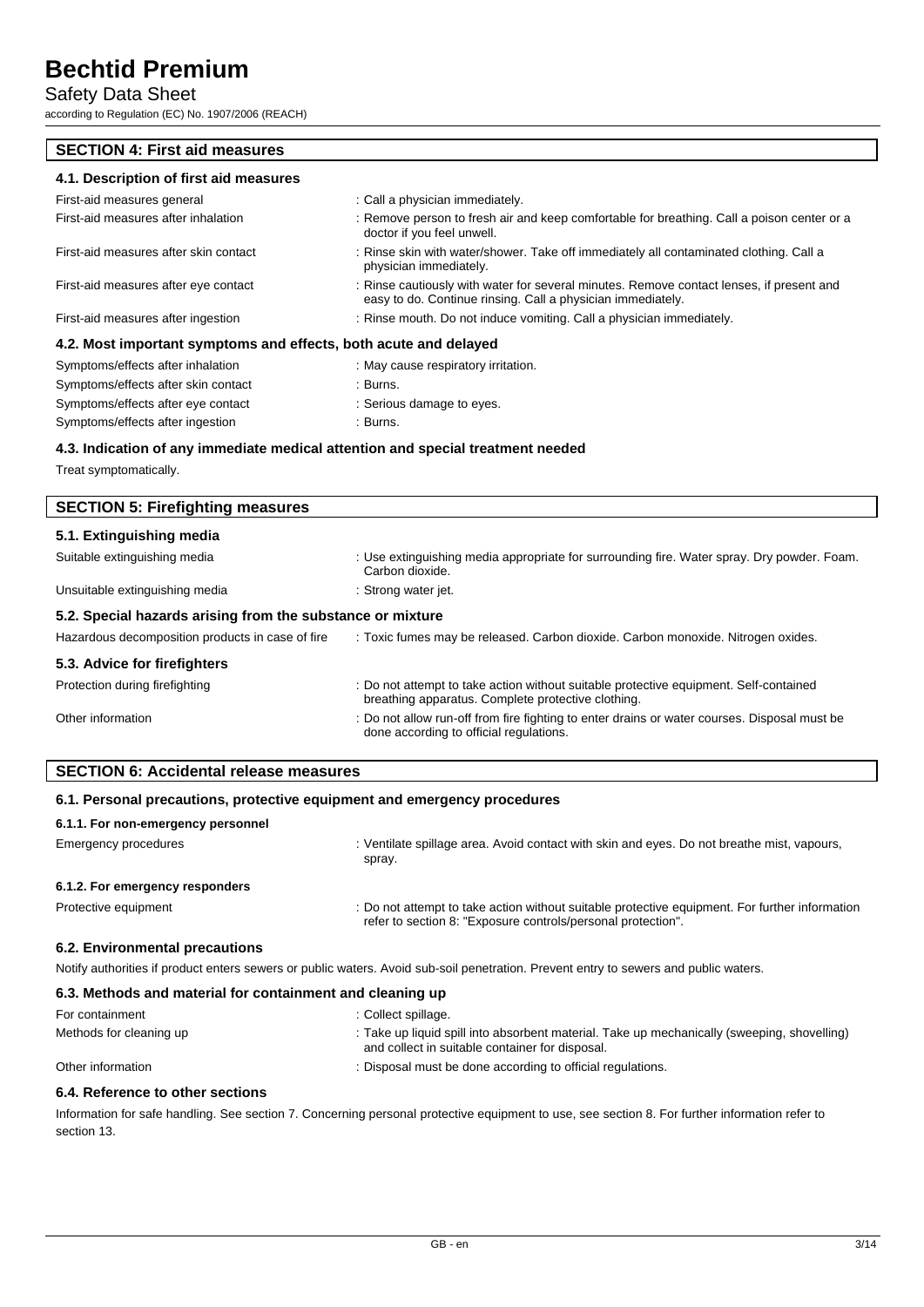### Safety Data Sheet

 $\overline{\phantom{a}}$ 

 $\mathsf{r}$ 

according to Regulation (EC) No. 1907/2006 (REACH)

| <b>SECTION 7: Handling and storage</b>                            |                                                                                                                                                                 |  |  |
|-------------------------------------------------------------------|-----------------------------------------------------------------------------------------------------------------------------------------------------------------|--|--|
| 7.1. Precautions for safe handling                                |                                                                                                                                                                 |  |  |
| Precautions for safe handling                                     | : Use only outdoors or in a well-ventilated area. Avoid contact with skin and eyes. Do not<br>breathe mist, vapours, spray. Wear personal protective equipment. |  |  |
| Hygiene measures                                                  | : Wash contaminated clothing before reuse. Do not eat, drink or smoke when using this<br>product. Always wash hands after handling the product.                 |  |  |
| 7.2. Conditions for safe storage, including any incompatibilities |                                                                                                                                                                 |  |  |
| Storage conditions                                                | : Store locked up. Store in a well-ventilated place. Keep container tightly closed. Keep cool.                                                                  |  |  |
| Incompatible materials                                            | : Strong oxidizing agent. Metals.                                                                                                                               |  |  |
| Information about storage in one common storage<br>facility       | : Keep away from food, drink and animal feeding stuffs.                                                                                                         |  |  |
| Storage area                                                      | : Base-resistant floor.                                                                                                                                         |  |  |

#### **7.3. Specific end use(s)**

No additional information available

#### **SECTION 8: Exposure controls/personal protection**

#### **8.1. Control parameters**

| propan-2-ol (67-63-0) |                               |                        |
|-----------------------|-------------------------------|------------------------|
| United Kingdom        | Local name                    | Propan-2-ol            |
| United Kingdom        | WEL TWA (mg/m <sup>3</sup> )  | 999 mg/m <sup>3</sup>  |
| United Kingdom        | WEL TWA (ppm)                 | 400 ppm                |
| United Kingdom        | WEL STEL (mg/m <sup>3</sup> ) | 1250 mg/m <sup>3</sup> |
| United Kingdom        | WEL STEL (ppm)                | 500 ppm                |
| United Kingdom        | Regulatory reference          | EH40, HSE              |

| 2-aminoethanol (141-43-5)                                          |                                 |  |                                                                                                                                                                   |
|--------------------------------------------------------------------|---------------------------------|--|-------------------------------------------------------------------------------------------------------------------------------------------------------------------|
| EU                                                                 | Local name                      |  | 2-Aminoethanol                                                                                                                                                    |
| EU                                                                 | IOELV TWA (mg/m <sup>3</sup> )  |  | $2.5 \text{ mg/m}^3$                                                                                                                                              |
| EU                                                                 | IOELV TWA (ppm)                 |  | 1 ppm                                                                                                                                                             |
| EU                                                                 | IOELV STEL (mg/m <sup>3</sup> ) |  | $7.6$ mg/m <sup>3</sup>                                                                                                                                           |
| EU                                                                 | IOELV STEL (ppm)                |  | 3 ppm                                                                                                                                                             |
| EU                                                                 | <b>Notes</b>                    |  | skin                                                                                                                                                              |
| EU                                                                 | Regulatory reference            |  | COMMISSION DIRECTIVE 2006/15/EC                                                                                                                                   |
| United Kingdom                                                     | Local name                      |  | 2-Aminoethanol                                                                                                                                                    |
| United Kingdom                                                     | WEL TWA (mg/m <sup>3</sup> )    |  | $2.5 \text{ mg/m}^3$                                                                                                                                              |
| United Kingdom                                                     | WEL TWA (ppm)                   |  | 1 ppm                                                                                                                                                             |
| United Kingdom                                                     | WEL STEL (mg/m <sup>3</sup> )   |  | $7.6$ mg/m <sup>3</sup>                                                                                                                                           |
| United Kingdom                                                     | WEL STEL (ppm)                  |  | 3 ppm                                                                                                                                                             |
| United Kingdom                                                     | Remark (WEL)                    |  | Sk (Can be absorbed through the skin. The assigned<br>substances are those for which there are concerns that<br>dermal absorption will lead to systemic toxicity) |
| United Kingdom                                                     | Regulatory reference            |  | EH40. HSE                                                                                                                                                         |
| didecyldimethylammonium chloride (7173-51-5)                       |                                 |  |                                                                                                                                                                   |
| <b>DNEL/DMEL (Workers)</b>                                         |                                 |  |                                                                                                                                                                   |
| Long-term - systemic effects, dermal<br>8.6 mg/kg bodyweight/day   |                                 |  |                                                                                                                                                                   |
| 18.2 mg/m <sup>3</sup><br>Long-term - systemic effects, inhalation |                                 |  |                                                                                                                                                                   |
| <b>PNEC (Water)</b>                                                |                                 |  |                                                                                                                                                                   |
| PNEC aqua (freshwater)                                             | $2 \mu g/L$                     |  |                                                                                                                                                                   |
|                                                                    |                                 |  |                                                                                                                                                                   |

٦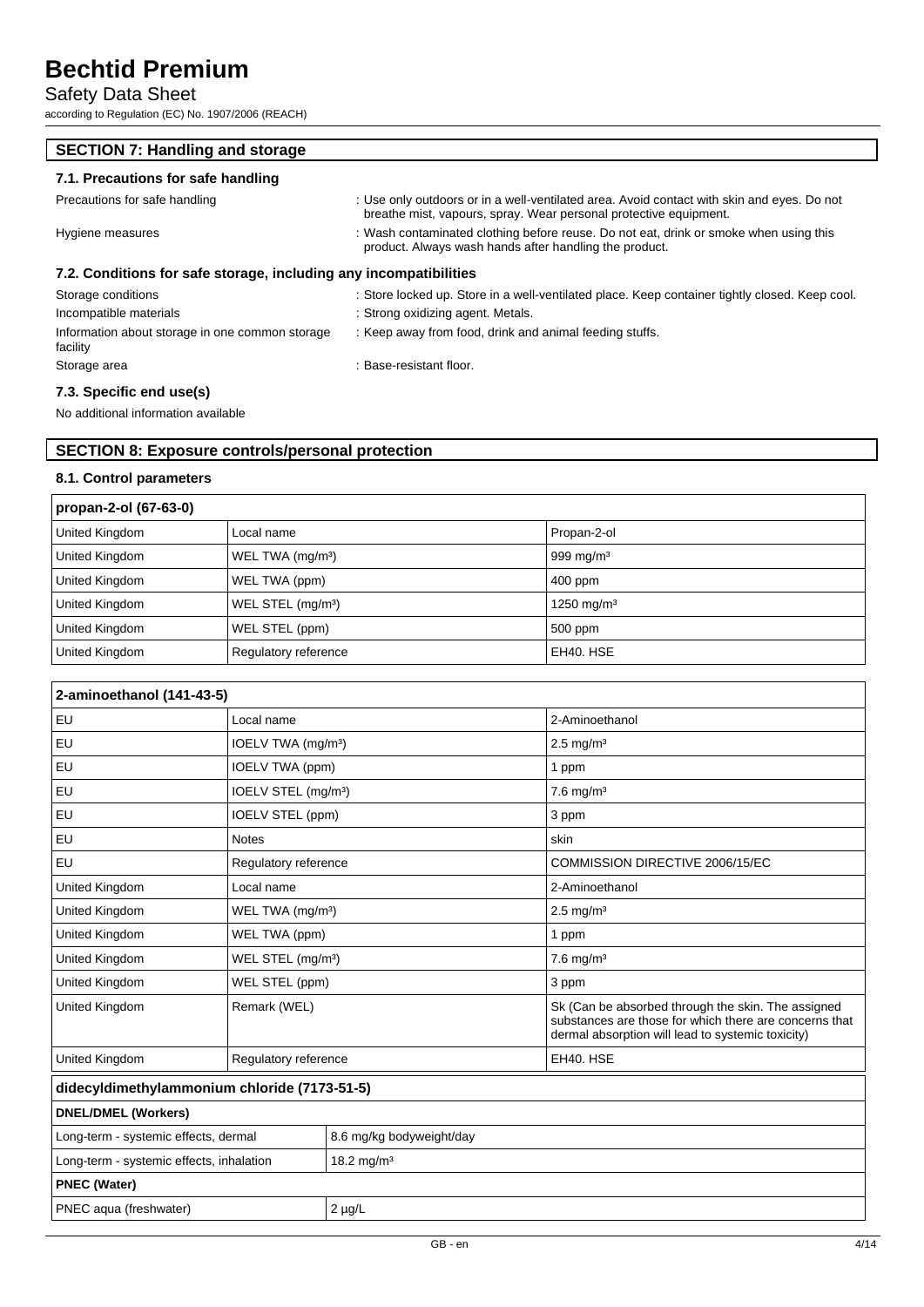### Safety Data Sheet

according to Regulation (EC) No. 1907/2006 (REACH)

| didecyldimethylammonium chloride (7173-51-5)               |                           |  |
|------------------------------------------------------------|---------------------------|--|
| PNEC aqua (marine water)                                   | $0.2 \mu g/L$             |  |
| PNEC aqua (intermittent, freshwater)                       | $0.29 \mu g/L$            |  |
| <b>PNEC (Sediment)</b>                                     |                           |  |
| PNEC sediment (freshwater)                                 | 2.82 mg/kg dwt            |  |
| PNEC sediment (marine water)                               | 0.28 mg/kg dwt            |  |
| <b>PNEC (Soil)</b>                                         |                           |  |
| PNEC soil                                                  | 1.4 mg/kg dwt             |  |
| PNEC (STP)                                                 |                           |  |
| PNEC sewage treatment plant                                | 0.595 mg/l                |  |
| propan-2-ol (67-63-0)                                      |                           |  |
| <b>DNEL/DMEL (Workers)</b>                                 |                           |  |
| Long-term - systemic effects, dermal                       | 888 mg/kg bodyweight/day  |  |
| Long-term - systemic effects, inhalation                   | 500 mg/m <sup>3</sup>     |  |
| <b>DNEL/DMEL (General population)</b>                      |                           |  |
| Long-term - systemic effects, oral                         | 26 mg/kg bodyweight/day   |  |
| Long-term - systemic effects, inhalation                   | 89 mg/m <sup>3</sup>      |  |
| Long-term - systemic effects, dermal                       | 319 mg/kg bodyweight/day  |  |
| <b>PNEC (Water)</b>                                        |                           |  |
| PNEC aqua (freshwater)                                     | 140.9 mg/l                |  |
| PNEC aqua (marine water)                                   | 140.9 mg/l                |  |
| PNEC aqua (intermittent, freshwater)                       | 140.9 mg/l                |  |
| <b>PNEC (Sediment)</b>                                     |                           |  |
| PNEC sediment (freshwater)                                 | 552 mg/kg dwt             |  |
| PNEC sediment (marine water)                               | 552 mg/kg dwt             |  |
| <b>PNEC (Soil)</b>                                         |                           |  |
| PNEC soil                                                  | 28 mg/kg dwt              |  |
| <b>PNEC (Oral)</b>                                         |                           |  |
| PNEC oral (secondary poisoning)                            | 160 mg/kg                 |  |
| PNEC (STP)                                                 |                           |  |
| PNEC sewage treatment plant                                | 2251 mg/l                 |  |
| N-(3-aminopropyl)-N-dodecylpropane-1,3-diamine (2372-82-9) |                           |  |
| <b>DNEL/DMEL (Workers)</b>                                 |                           |  |
| Long-term - systemic effects, dermal                       | 0.91 mg/kg bodyweight/day |  |
| Long-term - systemic effects, inhalation                   | $2.35$ mg/m <sup>3</sup>  |  |
| <b>DNEL/DMEL (General population)</b>                      |                           |  |
| Long-term - systemic effects, oral                         | 0.2 mg/kg bodyweight/day  |  |
| Long-term - systemic effects, inhalation                   | 3.48 mg/m <sup>3</sup>    |  |
| Long-term - systemic effects, dermal                       | 0.54 mg/kg bodyweight/day |  |
| <b>PNEC (Water)</b>                                        |                           |  |
| PNEC aqua (freshwater)                                     | $0.001$ mg/l              |  |
| PNEC aqua (marine water)                                   | $0$ mg/l                  |  |
| <b>PNEC (Sediment)</b>                                     |                           |  |
| PNEC sediment (freshwater)                                 | 8.5 mg/kg dwt             |  |
| PNEC sediment (marine water)                               | 0.85 mg/kg dwt            |  |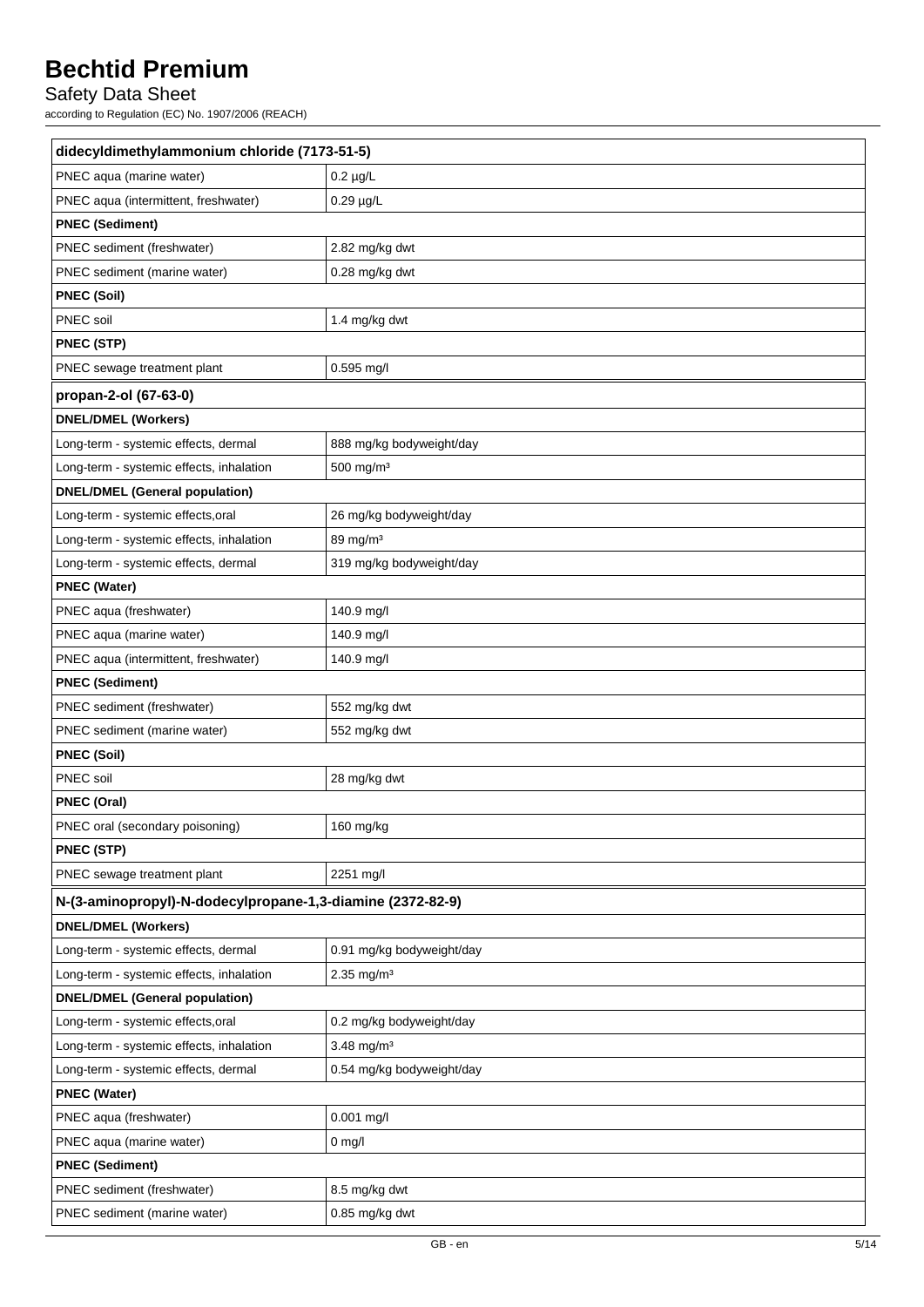#### Safety Data Sheet

according to Regulation (EC) No. 1907/2006 (REACH)

| N-(3-aminopropyl)-N-dodecylpropane-1,3-diamine (2372-82-9) |                           |  |
|------------------------------------------------------------|---------------------------|--|
| <b>PNEC (Soil)</b>                                         |                           |  |
| PNEC soil                                                  | 45.34 mg/kg dwt           |  |
| PNEC (STP)                                                 |                           |  |
| PNEC sewage treatment plant                                | 1.33 mg/l                 |  |
| 2-aminoethanol (141-43-5)                                  |                           |  |
| <b>DNEL/DMEL (Workers)</b>                                 |                           |  |
| Long-term - systemic effects, dermal                       | 1 mg/kg bodyweight/day    |  |
| Long-term - systemic effects, inhalation                   | $3.3$ mg/m <sup>3</sup>   |  |
| Long-term - local effects, inhalation                      | $3.3$ mg/m <sup>3</sup>   |  |
| <b>DNEL/DMEL (General population)</b>                      |                           |  |
| Long-term - systemic effects, oral                         | 3.75 mg/kg bodyweight/day |  |
| Long-term - systemic effects, inhalation                   | $2 \text{ mg/m}^3$        |  |
| Long-term - systemic effects, dermal                       | 0.24 mg/kg bodyweight/day |  |
| Long-term - local effects, inhalation                      | $2$ mg/m <sup>3</sup>     |  |
| <b>PNEC (Water)</b>                                        |                           |  |
| PNEC aqua (freshwater)                                     | $0.085$ mg/l              |  |
| PNEC aqua (marine water)                                   | $0.0085$ mg/l             |  |
| <b>PNEC (Sediment)</b>                                     |                           |  |
| PNEC sediment (freshwater)                                 | 0.425 mg/kg dwt           |  |
| PNEC sediment (marine water)                               | 0.0425 mg/kg dwt          |  |
| <b>PNEC (Soil)</b>                                         |                           |  |
| PNEC soil                                                  | 0.035 mg/kg dwt           |  |
| <b>PNEC (STP)</b>                                          |                           |  |
| PNEC sewage treatment plant                                | 100 mg/l                  |  |

#### **8.2. Exposure controls**

#### **Appropriate engineering controls:**

Ensure good ventilation of the work station. Emergency eye wash fountains and safety showers should be available in the immediate vicinity of any potential exposure.

#### **Hand protection:**

Chemically resistant protective gloves. EN 374. Choosing the proper glove is a decision that depends not only on the type of material, but also on other quality features, which differ for each manufacturer. Please follow the instructions related to the permeability and the penetration time provided by the manufacturer. Gloves must be replaced after each use and whenever signs of wear or perforation appear

| Type                                      | Material       | <b>Permeation</b>      | Thickness (mm) | Penetration | Standard |
|-------------------------------------------|----------------|------------------------|----------------|-------------|----------|
| Chemically resistant<br>protective gloves | Nitrile rubber | $6$ ( $>$ 480 minutes) |                | 3 (> 0.65)  | EN 374   |

#### **Eye protection:**

Wear closed safety glasses. EN 166. Emergency eye wash fountains should be available in the immediate vicinity of any potential exposure

#### **Skin and body protection:**

Wear suitable protective clothing

#### **Respiratory protection:**

In case of insufficient ventilation, wear suitable respiratory equipment. EN 143. Short term exposure. Breathing apparatus with filter. A-P2. Breathing equipment is only to be used in order to handle the residual risk of short term jobs if all other risk minimizing measures have been carried out e.g. retention and/or local exhaust.

#### **Environmental exposure controls:**

Avoid release to the environment.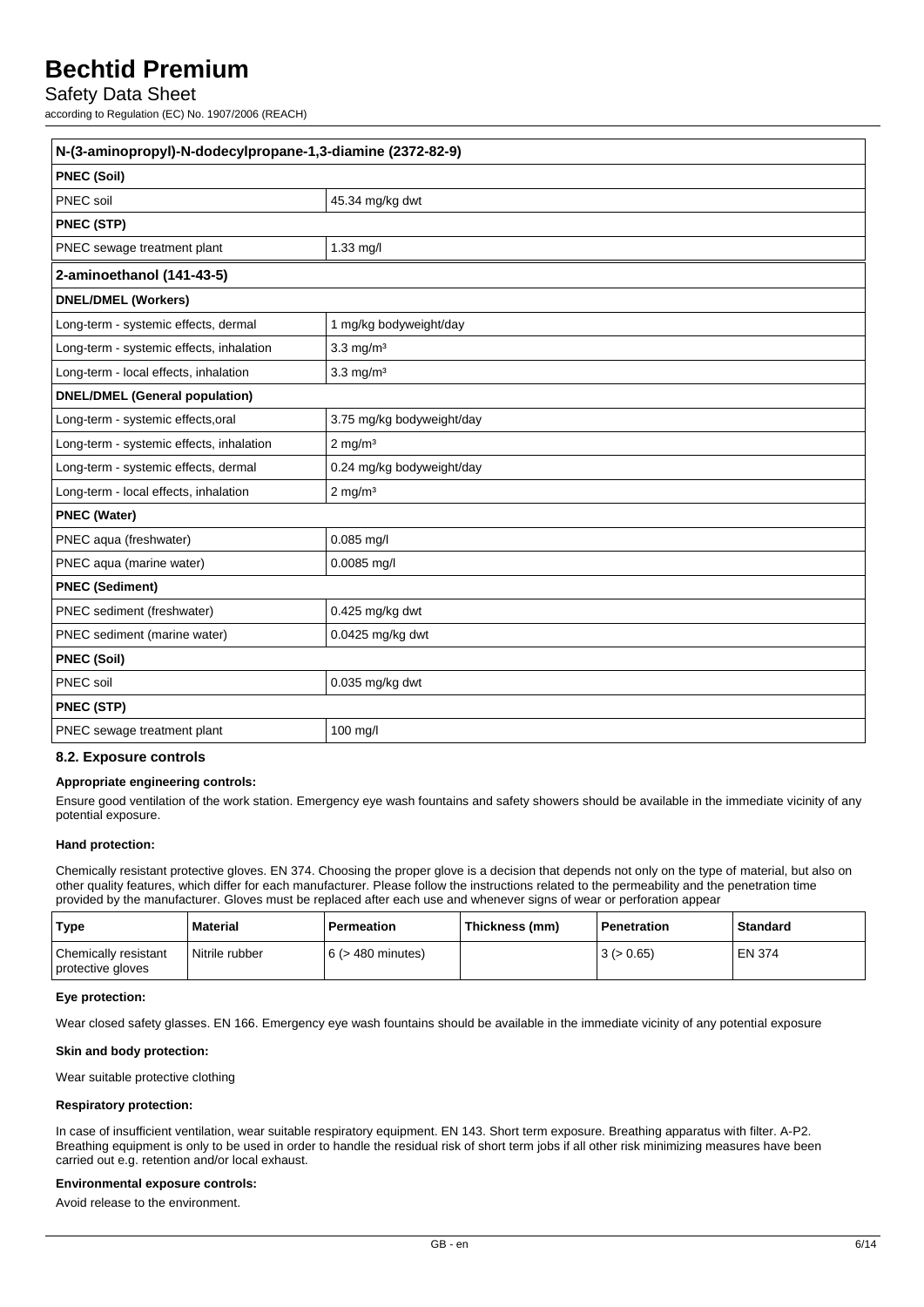### Safety Data Sheet

according to Regulation (EC) No. 1907/2006 (REACH)

#### **Other information:**

Do not breathe mist, vapours, Aerosol. Take off immediately all contaminated clothing. Do not eat, drink or smoke when using this product. Avoid contact with skin and eyes. Always wash hands after handling the product.

#### **SECTION 9: Physical and chemical properties**

#### **9.1. Information on basic physical and chemical properties**

| Physical state                             | : Liquid                    |
|--------------------------------------------|-----------------------------|
| Appearance                                 | : clear.                    |
| Colour                                     | : colourless.               |
| Odour                                      | : characteristic.           |
| Odour threshold                            | : No data available         |
| рH                                         | : 12.8                      |
| Relative evaporation rate (butylacetate=1) | : No data available         |
| Melting point                              | : Not applicable            |
| Freezing point                             | : No data available         |
| Boiling point                              | : No data available         |
| Flash point                                | : $>60 °C$                  |
| Auto-ignition temperature                  | : Not self-igniting         |
| Decomposition temperature                  | : No data available         |
| Flammability (solid, gas)                  | : Not applicable            |
| Vapour pressure                            | : No data available         |
| Relative vapour density at 20 °C           | : No data available         |
| Relative density                           | : No data available         |
| Density                                    | : 1.01 g/cm <sup>3</sup>    |
| Solubility                                 | : Water: Miscible           |
| Log Pow                                    | : Not applicable            |
| Viscosity, kinematic                       | : No data available         |
| Viscosity, dynamic                         | : No data available         |
| Explosive properties                       | : Product is not explosive. |
| Oxidising properties                       | : Non oxidizing.            |
| <b>Explosive limits</b>                    | : Not applicable            |
| $\sim$ $\sim$ $\sim$                       |                             |

#### **9.2. Other information**

No additional information available

#### **SECTION 10: Stability and reactivity**

#### **10.1. Reactivity**

The product is non-reactive under normal conditions of use, storage and transport.

#### **10.2. Chemical stability**

Stable under normal conditions.

#### **10.3. Possibility of hazardous reactions**

No dangerous reactions known under normal conditions of use.

#### **10.4. Conditions to avoid**

No additional information available

#### **10.5. Incompatible materials**

Strong oxidizing agent. Metals.

#### **10.6. Hazardous decomposition products**

Under normal conditions of storage and use, hazardous decomposition products should not be produced.

#### **SECTION 11: Toxicological information**

#### **11.1. Information on toxicological effects**

| Acute toxicity (oral)       |
|-----------------------------|
| Acute toxicity (dermal)     |
| Acute toxicity (inhalation) |

: Oral: Harmful if swallowed.

- : Not classified (Based on available data, the classification criteria are not met)
- : Not classified (Based on available data, the classification criteria are not met)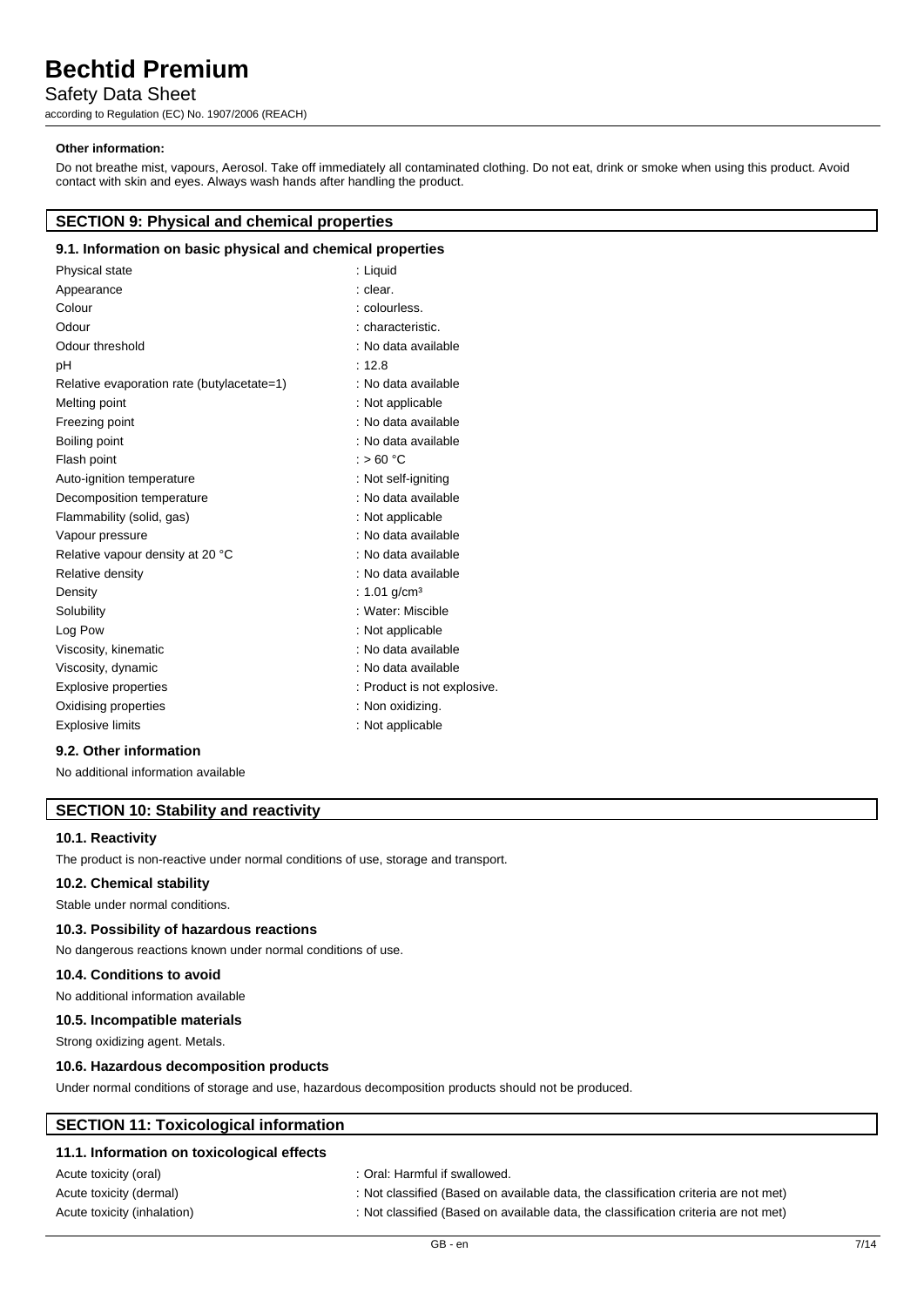### Safety Data Sheet

according to Regulation (EC) No. 1907/2006 (REACH)

| ATE CLP (oral)       | 1683 mg/kg bodyweight  |
|----------------------|------------------------|
| ATE CLP (dermal)     | 12500 mg/kg bodyweight |
| ATE CLP (dust, mist) | 18.8 mg/l/4h           |

| didecyldimethylammonium chloride (7173-51-5) |                                  |
|----------------------------------------------|----------------------------------|
| LD50 oral rat                                | 263.5 mg/kg (OECD 401 method)    |
| I LD50 dermal rat                            | l > 1000 mg/kg (OECD 402 method) |

| N-(3-aminopropyl)-N-dodecylpropane-1,3-diamine (2372-82-9) |              |
|------------------------------------------------------------|--------------|
| LD50 oral rat                                              | 261 mg/kg    |
| l LD50 dermal rat                                          | > 2000 mg/kg |

| 2-aminoethanol (141-43-5)         |                                                                                     |
|-----------------------------------|-------------------------------------------------------------------------------------|
| LD50 oral rat                     | 2050 mg/kg                                                                          |
| LD50 dermal rat                   | $1000$ mg/kg                                                                        |
| Skin corrosion/irritation         | : Causes severe skin burns and eye damage.                                          |
|                                   | pH: 12.8                                                                            |
| Serious eye damage/irritation     | : Causes serious eye damage.                                                        |
|                                   | pH: 12.8                                                                            |
| Respiratory or skin sensitisation | : Not classified (Based on available data, the classification criteria are not met) |
| Germ cell mutagenicity            | : Not classified (Based on available data, the classification criteria are not met) |
| Carcinogenicity                   | : Not classified (Based on available data, the classification criteria are not met) |
| Reproductive toxicity             | : Not classified (Based on available data, the classification criteria are not met) |
| STOT-single exposure              | : May cause respiratory irritation.                                                 |
| STOT-repeated exposure            | : Not classified (Based on available data, the classification criteria are not met) |
| Aspiration hazard                 | : Not classified (Based on available data, the classification criteria are not met) |

| 12.1. Toxicity                               |                                                                                |  |
|----------------------------------------------|--------------------------------------------------------------------------------|--|
| Ecology - general                            | : Very toxic to aquatic life. Toxic to aquatic life with long lasting effects. |  |
| Acute aguatic toxicity                       | : Very toxic to aquatic life.                                                  |  |
| Chronic aquatic toxicity                     | : Toxic to aquatic life with long lasting effects.                             |  |
| didecyldimethylammonium chloride (7173-51-5) |                                                                                |  |
| LC50 fish 1                                  | 0.49 mg/l (96h; Brachydanio rerio (zebra-fish); (OECD 203 method))             |  |
| EC50 Daphnia 1                               | 0.057 mg/l EC50 48h - Daphnia magna [mg/l](OECD 202 method))                   |  |
| ErC50 (algae)                                | 0.062 mg/l (72h;Pseudokirchnerella subcapitata(OECD 201 method))               |  |
| NOEC chronic crustacea                       | 0.021 mg/l (21d; Daphnia magna; (OECD 211 method))                             |  |
| NOEC chronic algae                           | 0.013 mg/l (OECD 201 method)                                                   |  |

| N-(3-aminopropyl)-N-dodecylpropane-1,3-diamine (2372-82-9) |                                                      |  |
|------------------------------------------------------------|------------------------------------------------------|--|
| LC50 fish 1                                                | 0.68 mg/l (96h; Oncorhynchus mykiss; OECD 203)       |  |
| EC50 Daphnia 1                                             | 0.073 mg/l (48h; Daphnia magna; US-EPA)              |  |
| NOEC chronic crustacea                                     | 0.024 mg/l (21d; Daphnia magna; OECD211)             |  |
| NOEC chronic algae                                         | 0.0069 mg/l (72h; Desmodesmus subspicatus; OECD 201) |  |

| 2-aminoethanol (141-43-5) |                                    |
|---------------------------|------------------------------------|
| <b>LC50</b> fish $\gamma$ | 170 mg/l (96h; Carrassius auratus) |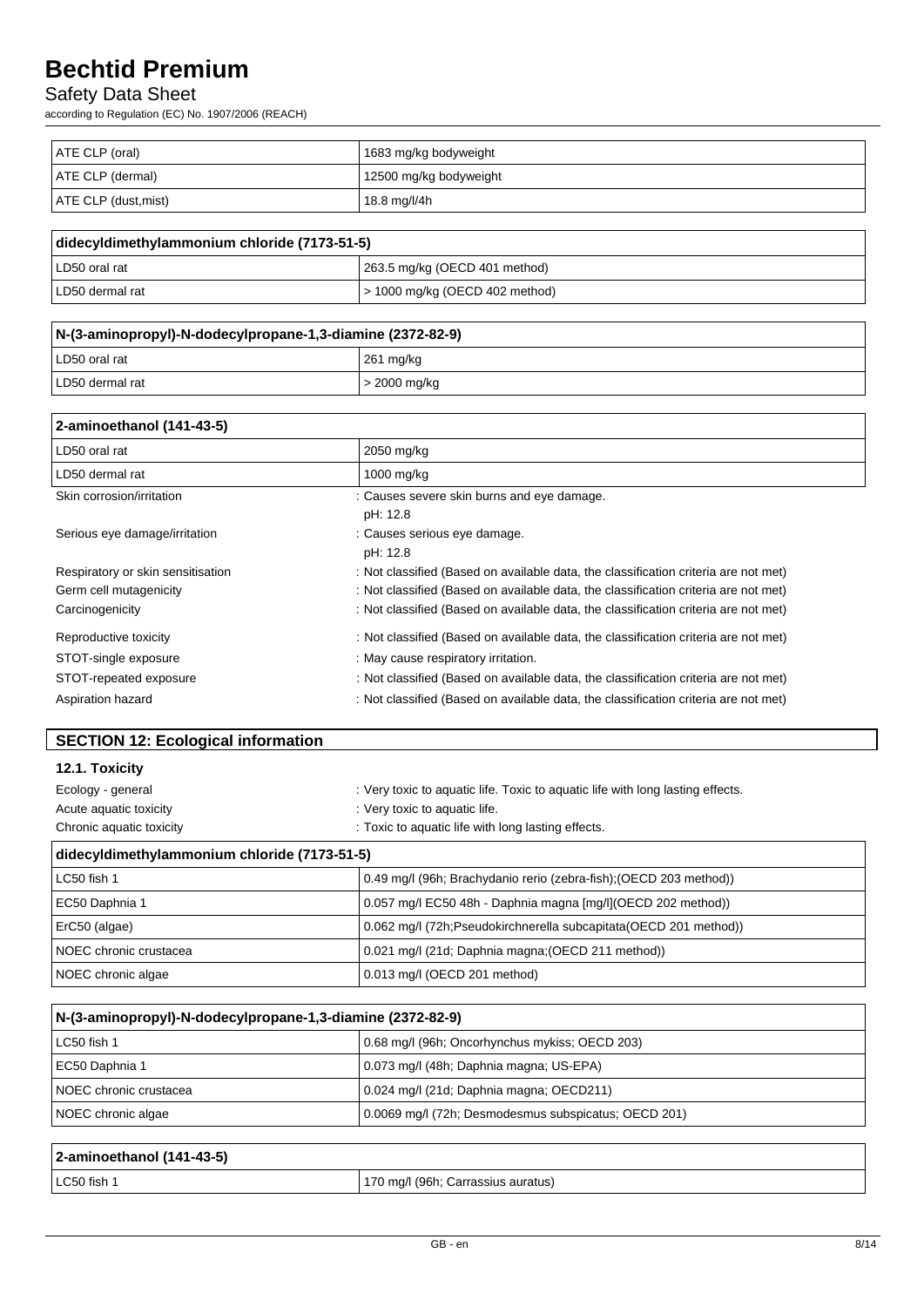### Safety Data Sheet

according to Regulation (EC) No. 1907/2006 (REACH)

#### **12.2. Persistence and degradability**

| <b>Bechtid Premium</b>        |                                                                                                                                                                                                                                                                                                                                                                                                  |
|-------------------------------|--------------------------------------------------------------------------------------------------------------------------------------------------------------------------------------------------------------------------------------------------------------------------------------------------------------------------------------------------------------------------------------------------|
| Persistence and degradability | The surfactant(s) contained in this preparation complies(comply) with the biodegradability<br>criteria as laid down in Regulation (EC) No. 648/2004 on detergents. Data to support this<br>assertion are held at the disposal of the competent authorities of the Member States and<br>will be made available to them, at their direct request or at the request of a detergent<br>manufacturer. |

| didecyldimethylammonium chloride (7173-51-5) |                        |
|----------------------------------------------|------------------------|
| Persistence and degradability                | Readily biodegradable. |
| Biodegradation                               | 69 % (28d)             |

| propan-2-ol (67-63-0)         |                        |
|-------------------------------|------------------------|
| Persistence and degradability | Readily biodegradable. |
| Biodegradation                | $153 \% (5d)$          |

| 2-aminoethanol (141-43-5)     |                                        |
|-------------------------------|----------------------------------------|
| Persistence and degradability | Readily biodegradable.                 |
| Biodegradation                | $\geq$ 90 % (21 d; (OECD 301F method)) |
|                               |                                        |

#### **12.3. Bioaccumulative potential**

| Bechtid Premium           |                                  |
|---------------------------|----------------------------------|
| Log Pow                   | Not applicable                   |
| Bioaccumulative potential | The product has not been tested. |

| didecyldimethylammonium chloride (7173-51-5) |                        |
|----------------------------------------------|------------------------|
| Log Pow                                      | 2.59 (OECD 105 method) |

| propan-2-ol (67-63-0)     |                           |
|---------------------------|---------------------------|
| Log Pow                   | 0.05                      |
| Bioaccumulative potential | Bioaccumulation unlikely. |
|                           |                           |

### **12.4. Mobility in soil**

| l Bechtid Premium |                                  |
|-------------------|----------------------------------|
| Ecology - soil    | The product has not been tested. |
|                   |                                  |

| didecyldimethylammonium chloride (7173-51-5) |                                |
|----------------------------------------------|--------------------------------|
| Surface tension                              | $25.82$ mN/m (OECD 115 method) |
|                                              |                                |

### **12.5. Results of PBT and vPvB assessment**

| Bechtid Premium                                                                        |                                                                                                                                                                                 |
|----------------------------------------------------------------------------------------|---------------------------------------------------------------------------------------------------------------------------------------------------------------------------------|
| This substance/mixture does not meet the PBT criteria of REACH regulation, annex XIII  |                                                                                                                                                                                 |
| This substance/mixture does not meet the vPvB criteria of REACH regulation, annex XIII |                                                                                                                                                                                 |
| Component                                                                              |                                                                                                                                                                                 |
| didecyldimethylammonium chloride (7173-51-5)                                           | This substance/mixture does not meet the PBT criteria of REACH regulation, annex XIII<br>This substance/mixture does not meet the vPvB criteria of REACH regulation, annex XIII |
| propan-2-ol (67-63-0)                                                                  | This substance/mixture does not meet the PBT criteria of REACH regulation, annex XIII<br>This substance/mixture does not meet the vPvB criteria of REACH regulation, annex XIII |
| N-(3-aminopropyl)-N-dodecylpropane-1,3-diamine<br>$(2372 - 82 - 9)$                    | This substance/mixture does not meet the PBT criteria of REACH regulation, annex XIII<br>This substance/mixture does not meet the vPvB criteria of REACH regulation, annex XIII |
| 2-aminoethanol (141-43-5)                                                              | This substance/mixture does not meet the PBT criteria of REACH regulation, annex XIII<br>This substance/mixture does not meet the vPvB criteria of REACH regulation, annex XIII |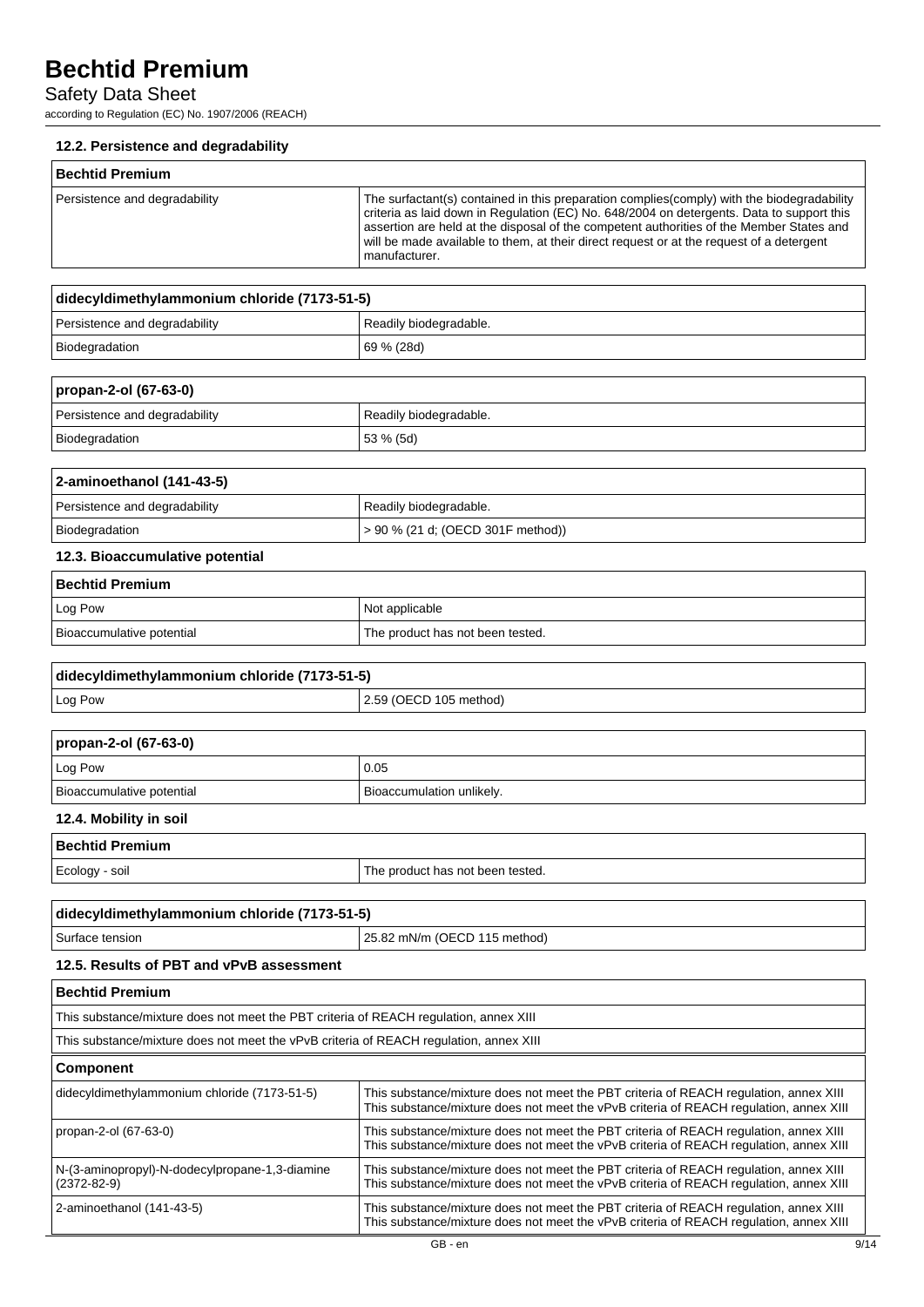### Safety Data Sheet

according to Regulation (EC) No. 1907/2006 (REACH)

#### **12.6. Other adverse effects**

No additional information available

| <b>SECTION 13: Disposal considerations</b> |                                                                                                                                                                                                                                                                                                                                                                                                                                                                                                                                                                                                                                                                                                                                |
|--------------------------------------------|--------------------------------------------------------------------------------------------------------------------------------------------------------------------------------------------------------------------------------------------------------------------------------------------------------------------------------------------------------------------------------------------------------------------------------------------------------------------------------------------------------------------------------------------------------------------------------------------------------------------------------------------------------------------------------------------------------------------------------|
| 13.1. Waste treatment methods              |                                                                                                                                                                                                                                                                                                                                                                                                                                                                                                                                                                                                                                                                                                                                |
| Waste treatment methods                    | : Disposal must be done according to official regulations. European waste catalogue. Do not<br>dispose of with domestic waste. Do not discharge into drains or the environment.                                                                                                                                                                                                                                                                                                                                                                                                                                                                                                                                                |
| HP Code                                    | : HP4 - "Irritant — skin irritation and eye damage:" waste which on application can cause<br>skin irritation or damage to the eye.<br>HP5 - "Specific Target Organ Toxicity (STOT)/Aspiration Toxicity:" waste which can cause<br>specific target organ toxicity either from a single or repeated exposure, or which cause<br>acute toxic effects following aspiration.<br>HP6 - "Acute Toxicity:" waste which can cause acute toxic effects following oral or dermal<br>administration, or inhalation exposure.<br>HP8 - "Corrosive:" waste which on application can cause skin corrosion.<br>HP14 - "Ecotoxic:" waste which presents or may present immediate or delayed risks for<br>one or more sectors of the environment |

#### **SECTION 14: Transport information**

In accordance with ADR / RID / IMDG / IATA / ADN

| <b>ADR</b>                                                                                                                                                                          | <b>IMDG</b>                                                                                                                                                               | <b>IATA</b>                                                                                                                                                            | <b>ADN</b>                                                                                                                                                            | <b>RID</b>                                                                                                                                                            |
|-------------------------------------------------------------------------------------------------------------------------------------------------------------------------------------|---------------------------------------------------------------------------------------------------------------------------------------------------------------------------|------------------------------------------------------------------------------------------------------------------------------------------------------------------------|-----------------------------------------------------------------------------------------------------------------------------------------------------------------------|-----------------------------------------------------------------------------------------------------------------------------------------------------------------------|
| 14.1. UN number                                                                                                                                                                     |                                                                                                                                                                           |                                                                                                                                                                        |                                                                                                                                                                       |                                                                                                                                                                       |
| 3267                                                                                                                                                                                | 3267                                                                                                                                                                      | 3267                                                                                                                                                                   | 3267                                                                                                                                                                  | 3267                                                                                                                                                                  |
|                                                                                                                                                                                     | 14.2. UN proper shipping name                                                                                                                                             |                                                                                                                                                                        |                                                                                                                                                                       |                                                                                                                                                                       |
| <b>CORROSIVE LIQUID.</b><br>BASIC, ORGANIC, N.O.S.<br>(2-aminoethanol;<br>didecyldimethylammonium<br>chloride)                                                                      | CORROSIVE LIQUID,<br>BASIC, ORGANIC, N.O.S.<br>(2-aminoethanol;<br>didecyldimethylammonium<br>chloride)                                                                   | Corrosive liquid, basic,<br>organic, n.o.s. (2-<br>aminoethanol;<br>didecyldimethylammonium<br>chloride)                                                               | CORROSIVE LIQUID,<br>BASIC, ORGANIC, N.O.S.<br>(2-aminoethanol;<br>didecyldimethylammonium<br>chloride)                                                               | <b>CORROSIVE LIQUID,</b><br>BASIC, ORGANIC, N.O.S.<br>(2-aminoethanol;<br>didecyldimethylammonium<br>chloride)                                                        |
| <b>Transport document description</b>                                                                                                                                               |                                                                                                                                                                           |                                                                                                                                                                        |                                                                                                                                                                       |                                                                                                                                                                       |
| UN 3267 CORROSIVE<br>LIQUID, BASIC, ORGANIC,<br>N.O.S. (2-aminoethanol;<br>didecyldimethylammonium<br>chloride), $8$ , $II$ , $(E)$ ,<br><b>ENVIRONMENTALLY</b><br><b>HAZARDOUS</b> | UN 3267 CORROSIVE<br>LIQUID, BASIC, ORGANIC,<br>N.O.S. (2-aminoethanol;<br>didecyldimethylammonium<br>chloride), 8, II, MARINE<br>POLLUTANT/ENVIRONME<br>NTALLY HAZARDOUS | UN 3267 Corrosive liquid,<br>basic, organic, n.o.s. (2-<br>aminoethanol:<br>didecyldimethylammonium<br>chloride), 8, II,<br><b>ENVIRONMENTALLY</b><br><b>HAZARDOUS</b> | UN 3267 CORROSIVE<br>LIQUID, BASIC, ORGANIC,<br>N.O.S. (2-aminoethanol;<br>didecyldimethylammonium<br>chloride), 8, II,<br><b>ENVIRONMENTALLY</b><br><b>HAZARDOUS</b> | UN 3267 CORROSIVE<br>LIQUID, BASIC, ORGANIC,<br>N.O.S. (2-aminoethanol;<br>didecyldimethylammonium<br>chloride), 8, II,<br><b>ENVIRONMENTALLY</b><br><b>HAZARDOUS</b> |
| 14.3. Transport hazard class(es)                                                                                                                                                    |                                                                                                                                                                           |                                                                                                                                                                        |                                                                                                                                                                       |                                                                                                                                                                       |
| 8                                                                                                                                                                                   | 8                                                                                                                                                                         | 8                                                                                                                                                                      | 8                                                                                                                                                                     | 8                                                                                                                                                                     |
|                                                                                                                                                                                     |                                                                                                                                                                           |                                                                                                                                                                        |                                                                                                                                                                       |                                                                                                                                                                       |
| 14.4. Packing group                                                                                                                                                                 |                                                                                                                                                                           |                                                                                                                                                                        |                                                                                                                                                                       |                                                                                                                                                                       |
| $\mathbf{I}$                                                                                                                                                                        | $\mathbf{I}$                                                                                                                                                              | $\mathbf{H}$                                                                                                                                                           | $\mathbf{II}$                                                                                                                                                         | $\mathbf{II}$                                                                                                                                                         |
| 14.5. Environmental hazards                                                                                                                                                         |                                                                                                                                                                           |                                                                                                                                                                        |                                                                                                                                                                       |                                                                                                                                                                       |
| Dangerous for the<br>environment: Yes                                                                                                                                               | Dangerous for the<br>environment: Yes<br>Marine pollutant : Yes                                                                                                           | Dangerous for the<br>environment: Yes                                                                                                                                  | Dangerous for the<br>environment: Yes                                                                                                                                 | Dangerous for the<br>environment: Yes                                                                                                                                 |
| No supplementary information available                                                                                                                                              |                                                                                                                                                                           |                                                                                                                                                                        |                                                                                                                                                                       |                                                                                                                                                                       |

### **14.6. Special precautions for user**

#### **Overland transport**

Classification code (ADR) : C7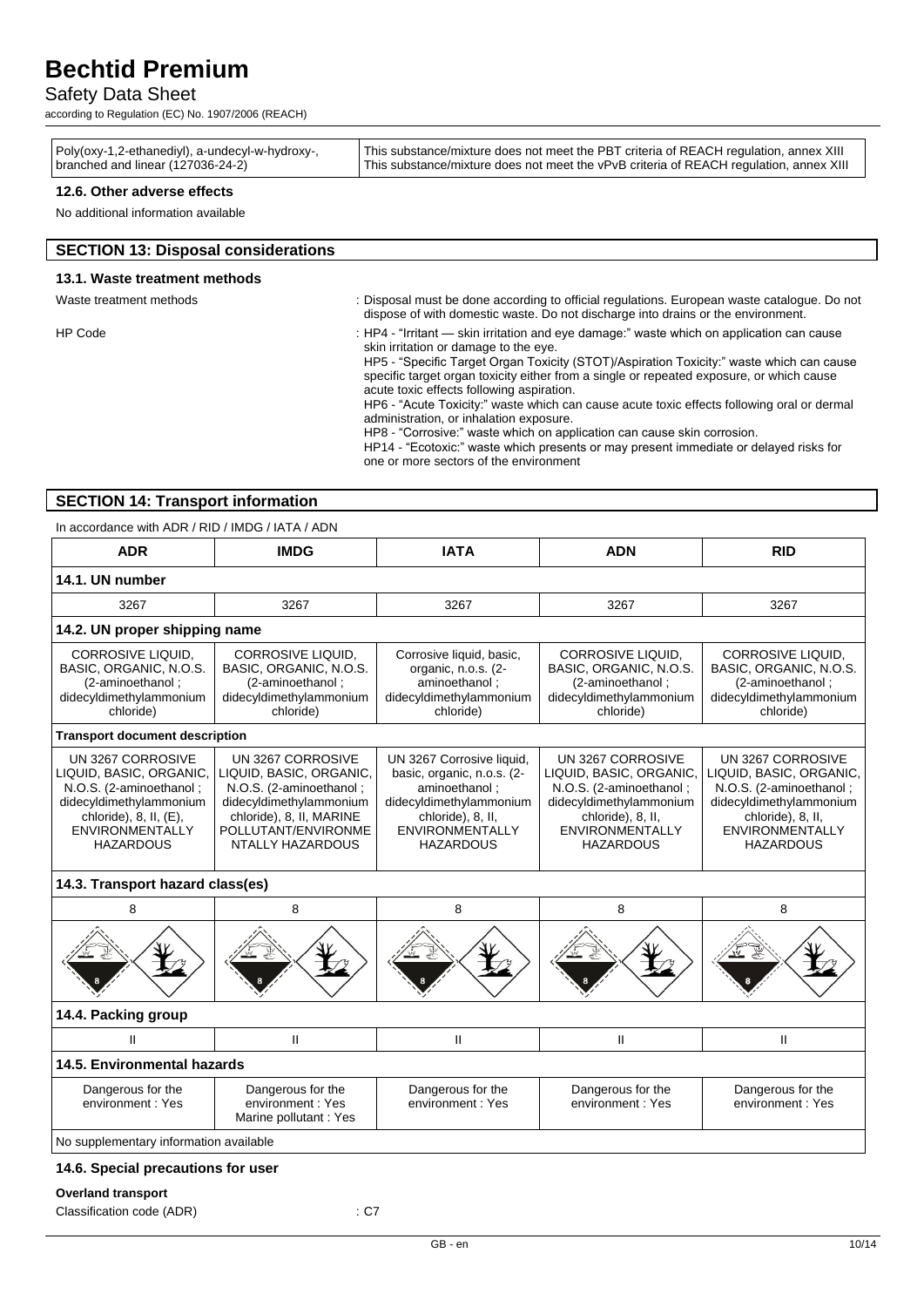### Safety Data Sheet

according to Regulation (EC) No. 1907/2006 (REACH)

| Special provisions (ADR)                     | : 274             |
|----------------------------------------------|-------------------|
| Limited quantities (ADR)                     | : 11              |
| Excepted quantities (ADR)                    | E2                |
| Transport category (ADR)                     | : 2               |
| Hazard identification number (Kemler No.)    | :80               |
| Orange plates                                | $\frac{80}{3267}$ |
|                                              |                   |
|                                              |                   |
| Tunnel restriction code (ADR)                | : E               |
| EAC code                                     | : 2X              |
| APP code                                     | : B               |
| <b>Transport by sea</b>                      |                   |
| Special provisions (IMDG)                    | : 274             |
| EmS-No. (Fire)                               | $F-A$             |
| EmS-No. (Spillage)                           | : S-B             |
| Stowage and handling (IMDG)                  | $:$ SW2           |
| Segregation (IMDG)                           | : SG35            |
| Air transport                                |                   |
| PCA Excepted quantities (IATA)               | E2                |
| PCA Limited quantities (IATA)                | : Y840            |
| PCA limited quantity max net quantity (IATA) | : 0.5L            |
| PCA packing instructions (IATA)              | :851              |
| PCA max net quantity (IATA)                  | : 1L              |
| CAO max net quantity (IATA)                  | :30L              |
| Special provisions (IATA)                    | : A3, A803        |
| Inland waterway transport                    |                   |
| Classification code (ADN)                    | : C7              |
| Special provisions (ADN)                     | : 274             |
| Limited quantities (ADN)                     | : 1 L             |
| Excepted quantities (ADN)                    | E2                |
| Carriage permitted (ADN)                     | : T               |
| <b>Rail transport</b>                        |                   |
| Classification code (RID)                    | : C7              |
| Special provisions (RID)                     | : 274             |
| Limited quantities (RID)                     | : 1L              |
| Excepted quantities (RID)                    | E2                |
| Transport category (RID)                     | : 2               |
| Hazard identification number (RID)           | : 80              |

#### **14.7. Transport in bulk according to Annex II of Marpol and the IBC Code**

Not applicable

### **SECTION 15: Regulatory information**

#### **15.1. Safety, health and environmental regulations/legislation specific for the substance or mixture**

#### **15.1.1. EU-Regulations**

| The following restrictions are applicable according to Annex XVII of the REACH Regulation (EC) No 1907/2006:                                                                                                                                                                                                              |                |  |
|---------------------------------------------------------------------------------------------------------------------------------------------------------------------------------------------------------------------------------------------------------------------------------------------------------------------------|----------------|--|
| 3. Liquid substances or mixtures which are regarded as dangerous in<br>accordance with Directive 1999/45/EC or are fulfilling the criteria for any<br>of the following hazard classes or categories set out in Annex I to<br>Regulation (EC) No 1272/2008                                                                 | 2-aminoethanol |  |
| 3(a) Substances or mixtures fulfilling the criteria for any of the following<br>hazard classes or categories set out in Annex I to Regulation (EC) No<br>1272/2008: Hazard classes 2.1 to 2.4, 2.6 and 2.7, 2.8 types A and B,<br>2.9, 2.10, 2.12, 2.13 categories 1 and 2, 2.14 categories 1 and 2, 2.15<br>types A to F | propan-2-ol    |  |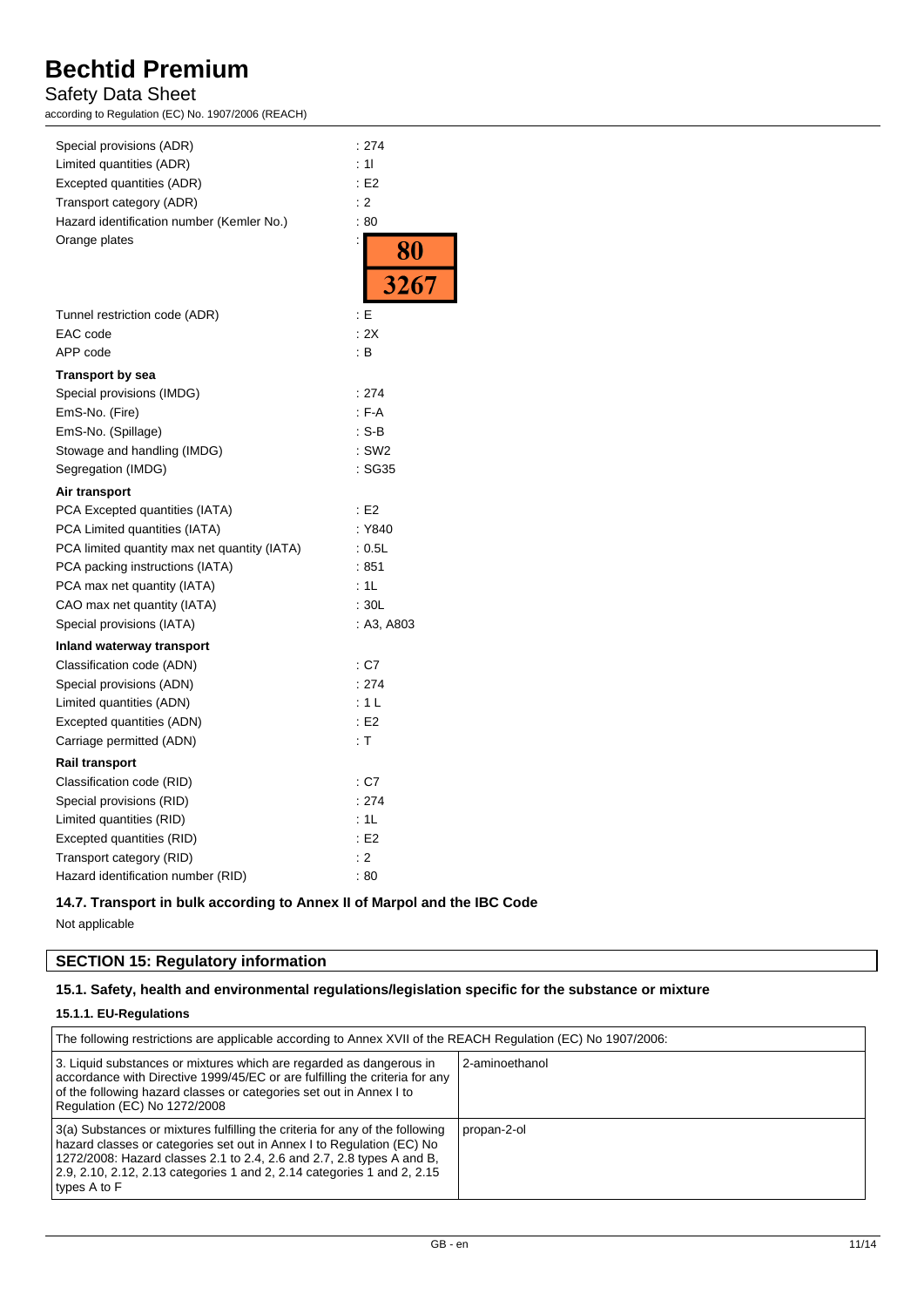### Safety Data Sheet

according to Regulation (EC) No. 1907/2006 (REACH)

| 3(b) Substances or mixtures fulfilling the criteria for any of the following<br>hazard classes or categories set out in Annex I to Regulation (EC) No<br>1272/2008: Hazard classes 3.1 to 3.6, 3.7 adverse effects on sexual<br>function and fertility or on development, 3.8 effects other than narcotic<br>effects, 3.9 and 3.10                                                                                    | Bechtid Premium - propan-2-ol - N-(3-aminopropyl)-N-dodecylpropane-<br>1,3-diamine - 2-aminoethanol - Poly(oxy-1,2-ethanediyl), a-undecyl-w-<br>hydroxy-, branched and linear |
|-----------------------------------------------------------------------------------------------------------------------------------------------------------------------------------------------------------------------------------------------------------------------------------------------------------------------------------------------------------------------------------------------------------------------|-------------------------------------------------------------------------------------------------------------------------------------------------------------------------------|
| 3(c) Substances or mixtures fulfilling the criteria for any of the following<br>hazard classes or categories set out in Annex I to Regulation (EC) No<br>1272/2008: Hazard class 4.1                                                                                                                                                                                                                                  | Bechtid Premium - N-(3-aminopropyl)-N-dodecylpropane-1,3-diamine -<br>2-aminoethanol                                                                                          |
| 40. Substances classified as flammable gases category 1 or 2,<br>flammable liquids categories 1, 2 or 3, flammable solids category 1 or 2,<br>substances and mixtures which, in contact with water, emit flammable<br>gases, category 1, 2 or 3, pyrophoric liquids category 1 or pyrophoric<br>solids category 1, regardless of whether they appear in Part 3 of Annex<br>VI to Regulation (EC) No 1272/2008 or not. | propan-2-ol                                                                                                                                                                   |
| Contains no substance on the REACH candidate list<br>Contains no REACH Annex XIV substances                                                                                                                                                                                                                                                                                                                           |                                                                                                                                                                               |

Other information, restriction and prohibition regulations : Regulation (EU) No 528/2012 concerning the making available on the market and use of biocidal products. The additonal label requirements of directive EU 528/2012 about the available on the market and use of biocidal products in article 69 have to be observed. Every advertisement for biocides has to be accompanied by following sentence: Use biocides safely. Always read the label and product information before use. Take note of Directive 94/33/EC on the protection of young people at work.

Type of product (Biocide) : 2 - Disinfectants and algaecides not intended for direct application to humans or animals

| Detergent Regulation: Labelling of contents:                             |                                     |            |
|--------------------------------------------------------------------------|-------------------------------------|------------|
| <b>Component</b>                                                         |                                     | %          |
| non-ionic surfactants                                                    |                                     | 5-15%      |
| disinfectants                                                            |                                     |            |
| LAURYLAMINE DIPROPYLENEDIAMINE                                           |                                     |            |
| Seveso III Part I (Categories of dangerous substances)                   | <b>Qualifying quantity (tonnes)</b> |            |
|                                                                          | Lower-tier                          | Upper-tier |
| E1 Hazardous to the Aquatic Environment in Category Acute 1 or Chronic 1 | 100                                 | 200        |

#### **15.1.2. National regulations**

No additional information available

#### **15.2. Chemical safety assessment**

No chemical safety assessment has been carried out

#### **SECTION 16: Other information**

| <b>Abbreviations and acronyms:</b> |                                                                                                 |  |
|------------------------------------|-------------------------------------------------------------------------------------------------|--|
| <b>ADN</b>                         | European Agreement concerning the International Carriage of Dangerous Goods by Inland Waterways |  |
| <b>ADR</b>                         | European Agreement concerning the International Carriage of Dangerous Goods by Road             |  |
| <b>ATE</b>                         | <b>Acute Toxicity Estimate</b>                                                                  |  |
| <b>BCF</b>                         | <b>Bioconcentration factor</b>                                                                  |  |
| <b>CLP</b>                         | Classification Labelling Packaging Regulation; Regulation (EC) No 1272/2008                     |  |
| <b>DMEL</b>                        | Derived Minimal Effect level                                                                    |  |
| <b>DNEL</b>                        | Derived-No Effect Level                                                                         |  |
| EC50                               | Median effective concentration                                                                  |  |
| <b>IARC</b>                        | International Agency for Research on Cancer                                                     |  |
| <b>IATA</b>                        | International Air Transport Association                                                         |  |
| <b>IMDG</b>                        | International Maritime Dangerous Goods                                                          |  |
| <b>LC50</b>                        | Median lethal concentration                                                                     |  |
| LD50                               | Median lethal dose                                                                              |  |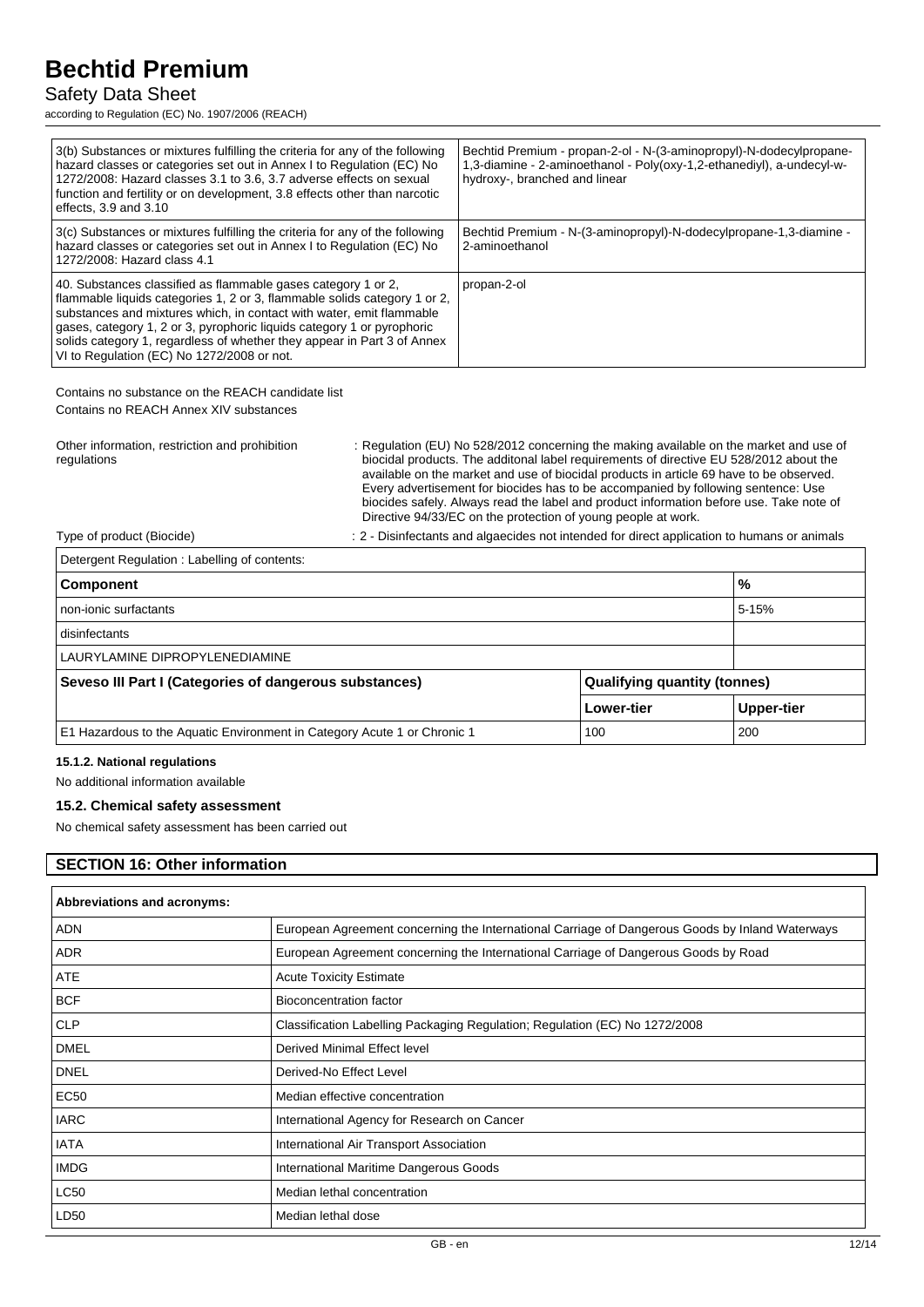### Safety Data Sheet

according to Regulation (EC) No. 1907/2006 (REACH)

| <b>LOAEL</b>                                    | Lowest Observed Adverse Effect Level                                                                        |  |
|-------------------------------------------------|-------------------------------------------------------------------------------------------------------------|--|
| <b>NOAEC</b>                                    | No-Observed Adverse Effect Concentration                                                                    |  |
| <b>NOAEL</b>                                    | No-Observed Adverse Effect Level                                                                            |  |
| <b>NOEC</b>                                     | No-Observed Effect Concentration                                                                            |  |
| <b>OECD</b>                                     | Organisation for Economic Co-operation and Development                                                      |  |
| <b>PBT</b>                                      | Persistent Bioaccumulative Toxic                                                                            |  |
| PNEC                                            | <b>Predicted No-Effect Concentration</b>                                                                    |  |
| <b>REACH</b>                                    | Registration, Evaluation, Authorisation and Restriction of Chemicals Regulation (EC) No 1907/2006           |  |
| <b>RID</b>                                      | Regulations concerning the International Carriage of Dangerous Goods by Rail                                |  |
| <b>SDS</b>                                      | Safety Data Sheet                                                                                           |  |
| <b>STP</b>                                      | Sewage treatment plant                                                                                      |  |
| <b>TLM</b>                                      | Median Tolerance Limit                                                                                      |  |
| vPvB                                            | Very Persistent and Very Bioaccumulative                                                                    |  |
| Data sources                                    | : ECHA (European Chemicals Agency). MSDSs of the suppliers. Information provided by the manufacturer.       |  |
| Department issuing data<br>specification sheet: | : KFT Chemieservice GmbH<br>Im Leuschnerpark. 3 64347 Griesheim<br>Postfach 1451 64345 Griesheim<br>Germany |  |
|                                                 | Phone: +49 6155-8981-400<br>Fax: +49 6155 8981-500<br>Safety Data Sheet Service: +49 6155 8981-522          |  |
| Contact person                                  | : Dr. Johann Klassen                                                                                        |  |

|  | Full text of H- and EUH-statements: |
|--|-------------------------------------|
|  |                                     |

| Acute Tox. 3 (Oral)       | Acute toxicity (oral), Category 3                                                          |
|---------------------------|--------------------------------------------------------------------------------------------|
| Acute Tox. 4 (Dermal)     | Acute toxicity (dermal), Category 4                                                        |
| Acute Tox. 4 (Inhalation) | Acute toxicity (inhal.), Category 4                                                        |
| Acute Tox. 4 (Oral)       | Acute toxicity (oral), Category 4                                                          |
| Aquatic Acute 1           | Hazardous to the aquatic environment - Acute Hazard, Category 1                            |
| <b>Aquatic Chronic 1</b>  | Hazardous to the aquatic environment - Chronic Hazard, Category 1                          |
| <b>Aquatic Chronic 2</b>  | Hazardous to the aquatic environment - Chronic Hazard, Category 2                          |
| Aquatic Chronic 3         | Hazardous to the aquatic environment - Chronic Hazard, Category 3                          |
| Eye Dam. 1                | Serious eye damage/eye irritation, Category 1                                              |
| Eye Irrit. 2              | Serious eye damage/eye irritation, Category 2                                              |
| Flam. Liq. 2              | Flammable liquids, Category 2                                                              |
| Skin Corr. 1B             | Skin corrosion/irritation, Category 1B                                                     |
| STOT RE 2                 | Specific target organ toxicity - Repeated exposure, Category 2                             |
| STOT SE 3                 | Specific target organ toxicity - Single exposure, Category 3, Respiratory tract irritation |
| STOT SE 3                 | Specific target organ toxicity - Single exposure, Category 3, Narcosis                     |
| H <sub>225</sub>          | Highly flammable liquid and vapour.                                                        |
| H301                      | Toxic if swallowed.                                                                        |
| H302                      | Harmful if swallowed.                                                                      |
| H312                      | Harmful in contact with skin.                                                              |
| H314                      | Causes severe skin burns and eye damage.                                                   |
| H318                      | Causes serious eye damage.                                                                 |
| H319                      | Causes serious eye irritation.                                                             |
| H332                      | Harmful if inhaled.                                                                        |
| H335                      | May cause respiratory irritation.                                                          |
| H336                      | May cause drowsiness or dizziness.                                                         |
|                           |                                                                                            |